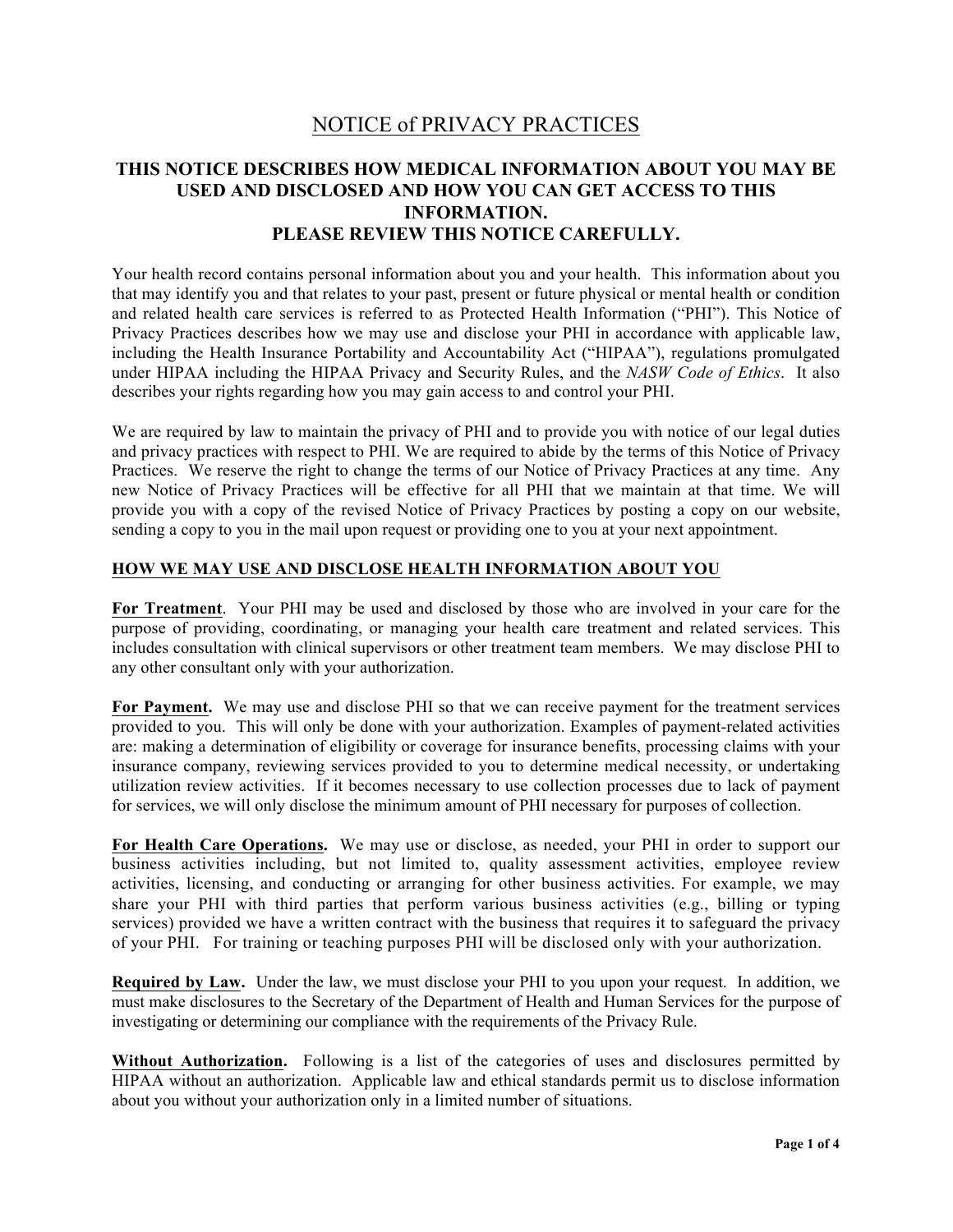As a social worker licensed in this state and as a member of the National Association of Social Workers, it is our practice to adhere to more stringent privacy requirements for disclosures without an authorization.The following language addresses these categories to the extent consistent with the *NASW Code of Ethics* and HIPAA.

**Child Abuse or Neglect.** We may disclose your PHI to a state or local agency that is authorized by law to receive reports of child abuse or neglect.

**Judicial and Administrative Proceedings.** We may disclose your PHI pursuant to a subpoena (with your written consent), court order, administrative order or similar process.

**Deceased Patients.** We may disclose PHI regarding deceased patients as mandated by state law, or to a family member or friend that was involved in your care or payment for care prior to death, based on your prior consent. A release of information regarding deceased patients may be limited to an executor or administrator of a deceased person's estate or the person identified as next-of-kin. PHI of persons that have been deceased for more than fifty (50) years is not protected under HIPAA.

**Medical Emergencies.** We may use or disclose your PHI in a medical emergency situation to medical personnel only in order to prevent serious harm. Our staff will try to provide you a copy of this notice as soon as reasonably practicable after the resolution of the emergency.

**Family Involvement in Care.** We may disclose information to close family members or friends directly involved in your treatment based on your consent or as necessary to prevent serious harm.

**Health Oversight.** If required, we may disclose PHI to a health oversight agency for activities authorized by law, such as audits, investigations, and inspections. Oversight agencies seeking this information include government agencies and organizations that provide financial assistance to the program (such as third-party payors based on your prior consent) and peer review organizations performing utilization and quality control.

**Law Enforcement.** We may disclose PHI to a law enforcement official as required by law, in compliance with a subpoena (with your written consent), court order, administrative order or similar document, for the purpose of identifying a suspect, material witness or missing person, in connection with the victim of a crime, in connection with a deceased person, in connection with the reporting of a crime in an emergency, or in connection with a crime on the premises.

**Specialized Government Functions.** We may review requests from U.S. military command authorities if you have served as a member of the armed forces, authorized officials for national security and intelligence reasons and to the Department of State for medical suitability determinations, and disclose your PHI based on your written consent, mandatory disclosure laws and the need to prevent serious harm.

**Public Health.** If required, we may use or disclose your PHI for mandatory public health activities to a public health authority authorized by law to collect or receive such information for the purpose of preventing or controlling disease, injury, or disability, or if directed by a public health authority, to a government agency that is collaborating with that public health authority.

**Public Safety.** We may disclose your PHI if necessary to prevent or lessen a serious and imminent threat to the health or safety of a person or the public. If information is disclosed to prevent or lessen a serious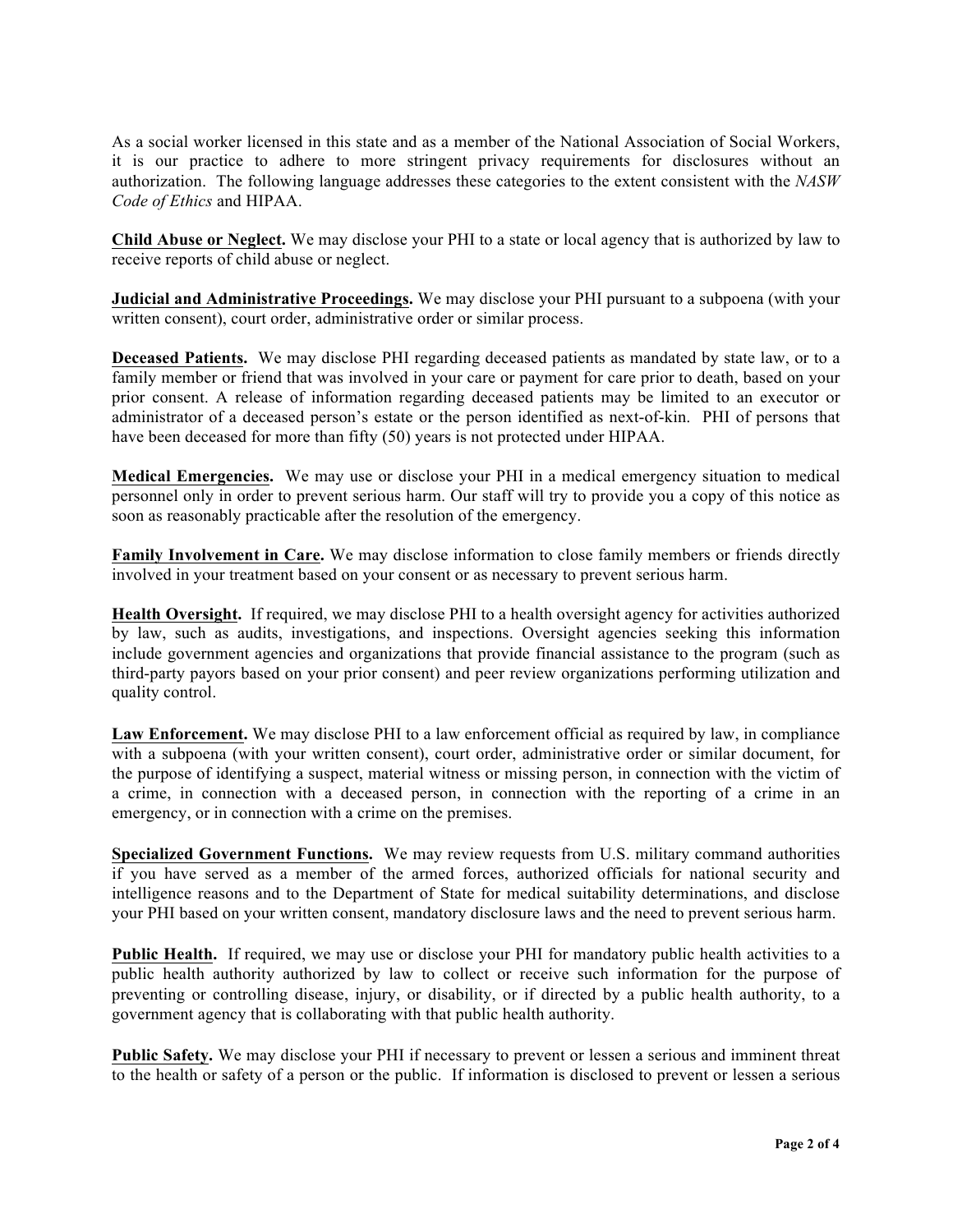threat it will be disclosed to a person or persons reasonably able to prevent or lessen the threat, including the target of the threat.

**Research.** PHI may only be disclosed after a special approval process or with your authorization.

**Fundraising.** We may send you fundraising communications at one time or another. You have the right to opt out of such fundraising communications with each solicitation you receive.

**Verbal Permission.** We may also use or disclose your information to family members that are directly involved in your treatment with your verbal permission.

**With Authorization**. Uses and disclosures not specifically permitted by applicable law will be made only with your written authorization, which may be revoked at any time, except to the extent that we have already made a use or disclosure based upon your authorization. The following uses and disclosures will be made only with your written authorization: (i) most uses and disclosures of psychotherapy notes which are separated from the rest of your medical record; (ii) most uses and disclosures of PHI for marketing purposes, including subsidized treatment communications; (iii) disclosures that constitute a sale of PHI; and (iv) other uses and disclosures not described in this Notice of Privacy Practices.

## **YOUR RIGHTS REGARDING YOUR PHI**

You have the following rights regarding PHI we maintain about you. To exercise any of these rights, please submit your request in writing to our Privacy Officer at 222 3<sup>rd</sup> Street SE #240 Cedar Rapids, Iowa 52401:

- **Right of Access to Inspect and Copy.** You have the right, which may be restricted only in exceptional circumstances, to inspect and copy PHI that is maintained in a "designated record set". A designated record set contains mental health/medical and billing records and any other records that are used to make decisions about your care. Your right to inspect and copy PHI will be restricted only in those situations where there is compelling evidence that access would cause serious harm to you or if the information is contained in separately maintained psychotherapy notes. We may charge a reasonable, cost-based fee for copies. If your records are maintained electronically, you may also request an electronic copy of your PHI. You may also request that a copy of your PHI be provided to another person.
- **Right to Amend.** If you feel that the PHI we have about you is incorrect or incomplete, you may ask us to amend the information although we are not required to agree to the amendment. If we deny your request for amendment, you have the right to file a statement of disagreement with us. We may prepare a rebuttal to your statement and will provide you with a copy. Please contact the Privacy Officer if you have any questions.
- **Right to an Accounting of Disclosures.** You have the right to request an accounting of certain of the disclosures that we make of your PHI. We may charge you a reasonable fee if you request more than one accounting in any 12-month period.
- **Right to Request Restrictions.** You have the right to request a restriction or limitation on the use or disclosure of your PHI for treatment, payment, or health care operations. We are not required to agree to your request unless the request is to restrict disclosure of PHI to a health plan for purposes of carrying out payment or health care operations, and the PHI pertains to a health care item or service that you paid for out of pocket. In that case, we are required to honor your request for a restriction.
- **Right to Request Confidential Communication.** You have the right to request that we communicate with you about health matters in a certain way or at a certain location. We will